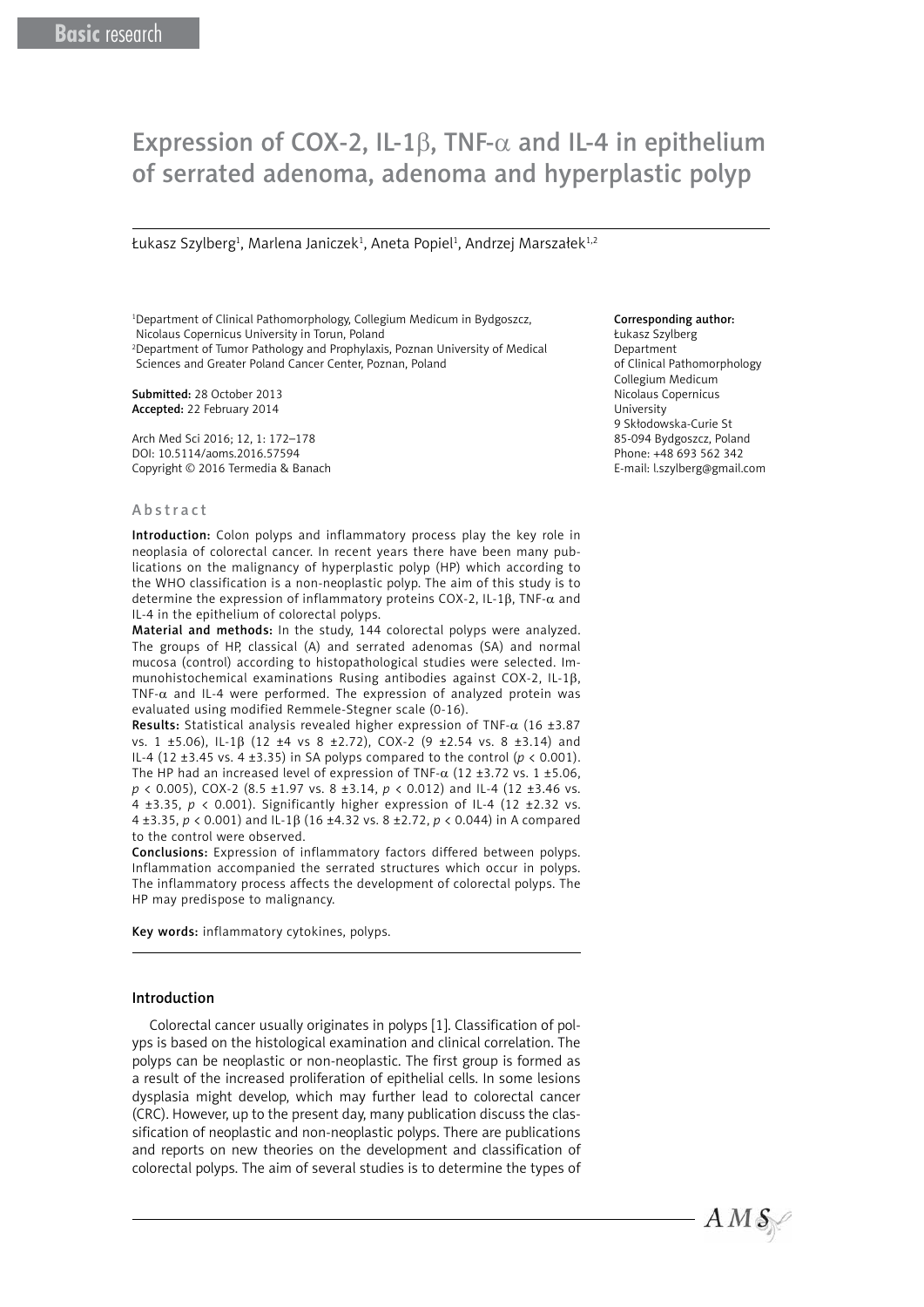polyps which have the malignancy potential. This is a very significant problem among pathologists, oncologists and other clinicians [2, 3].

Non-neoplastic polyps are classified into hyperplastic (HP) and juvenile polyps. Neoplastic polyps include various types of adenomas. According to this division, HP is a non-neoplastic polyp, which is also confirmed by the WHO definition [4]. However, in recent years, many studies have speculated on the probability of HP malignant transformation [5, 6]. This is an important clinical aspect which may change the medical follow-up for of those patients. The frequency of HP in the population is variable. Some authors suggest that HP constitute about 40% of all colon polyps, being second after adenoma [7]. However, some studies revealed HP as the dominant lesions [8, 9]. The latest studies focus on morphologically recognized "serration" in polyps.

Currently, the most appropriate division of serrated polyps is into dysplastic and non-dysplastic polyps. Non-dysplastic polyps include HP and sessile serrated adenoma (SSA). The potentially malignant group of polyps comprises adenomas, which are divided into traditional adenomas and serrated adenomas (SA), introduced by the WHO in 2000. Dysplastic serrated polyps consist of traditional serrated adenoma and SSA with dysplasia [10, 11]. Microscopically SA is a special type of adenoma, which combines the architectural features of HP ("serration" inside the gland) and cytological features of the classic adenoma (presence of dysplasia) [12]. The classification of polyps is still developing, but there are a few facts which are unquestionable.

Many studies have revealed that polyps play an important role in the development of CRC. About 90% of premalignant lesions of the colon are polyps or precursors of polyps [13]. An important role contributing to the progression of polyps to CRC might be played by the inflammatory process in the microenvironment. In 1863 Virchow postulated a link between chronic inflammation and cancer [14]. Since then, the effects of the inflammatory process on neoplasia development in endometrial, cervical, ovarian, breast, prostate and colon cancer have been proven [15]. The microenvironment of tumors contains cells of the innate immune system. These cells secrete proinflammatory cytokines, chemokines, growth factors, and reactive oxygen species that could cause DNA damage. Interestingly, the inflammatory process affects all stages of tumor development, i.e. initiation, progression and metastasis [16, 17]. The inflammatory process is reflected by a number of cytokines and COX-2 [18]. The most frequently described cytokines in such a context are interleukin 1β (IL-1β), IL-4 and tumor necrosis factor  $\alpha$  (TNF- $\alpha$ ) [16]. Inflammatory cytokines are activated in a "cascade" mode. Tumor necrosis factor  $\alpha$ begins a whole process of inflammation [19]. In classical conditions, it is produced by monocytes and macrophages under the influence of bacterial endotoxin [20]. Tumor necrosis factor  $\alpha$  activates the monocytes and neutrophils. This factor also has cytotoxic activity against tumor cells. It also increases the release of a number of cytokines including IL-1β and IL-6. Another important cytokine is IL-4. It is secreted by activated T-cells and is associated with CRC progression [21, 22].

Another well-known factor taking part in the inflammatory process is the enzyme prostaglandin synthetase, known as COX-2. It is the target for non-steroidal anti-inflammatory drugs (NSAIDs). In addition, researchers have demonstrated that NSAIDs reduce the risk of developing CRC [23, 24]. Expression of COX-2 is regulated by IL-1β [25]. Interleukin 1β is a pro-inflammatory cytokine produced by activated macrophages. This interleukin affects the activity of cells including cell proliferation, differentiation and apoptosis.

However, despite the fact that many studies have been published on this issue, it still remains an open question as to whether the type of polyp has an impact on the occurrence and intensity of the inflammatory process or vice versa. In our study, we tried to find the answers to some these questions. The aim of our study was to determine the expression of pro-inflammatory cytokines in the most common colon polyps.

# Material and methods

The study included 4,500 patients aged between 25 and 82. From those patients, 694 polyps of the colon were removed. All the material was fixed in 10% buffered formalin and processed according to the standard protocol. Next paraffin blocks were prepared. The inclusion criteria for material used in this study were the clear-cut diagnosis of mucosal changes that fit the classification criteria and the presence of sufficient material for further work. Subsequently, two independent pathologists accomplished re-verification of slides, after which 144 polyps were selected. For further studies, samples of large bowel lesions were divided into 4 subgroups: adenomas (A, 45 cases, average age 63), serrated adenomas (SA, 41 cases, average age 60.5), hyperplastic polyps (HP, 18 cases, average age 58) and normal mucosa as a control group (40 cases). After the preliminary evaluation of hematoxylin and eosin slides, the material was selected for immunohistochemical studies. We used primary antibodies against COX-2 (ab16701, Abcam, rabbit monoclonal, 1 : 100), IL-1β (ab8320, Abcam, mouse monoclonal, 1 : 50), TNF- $\alpha$  (nbp1-19532, Novus Biologicals, rabbit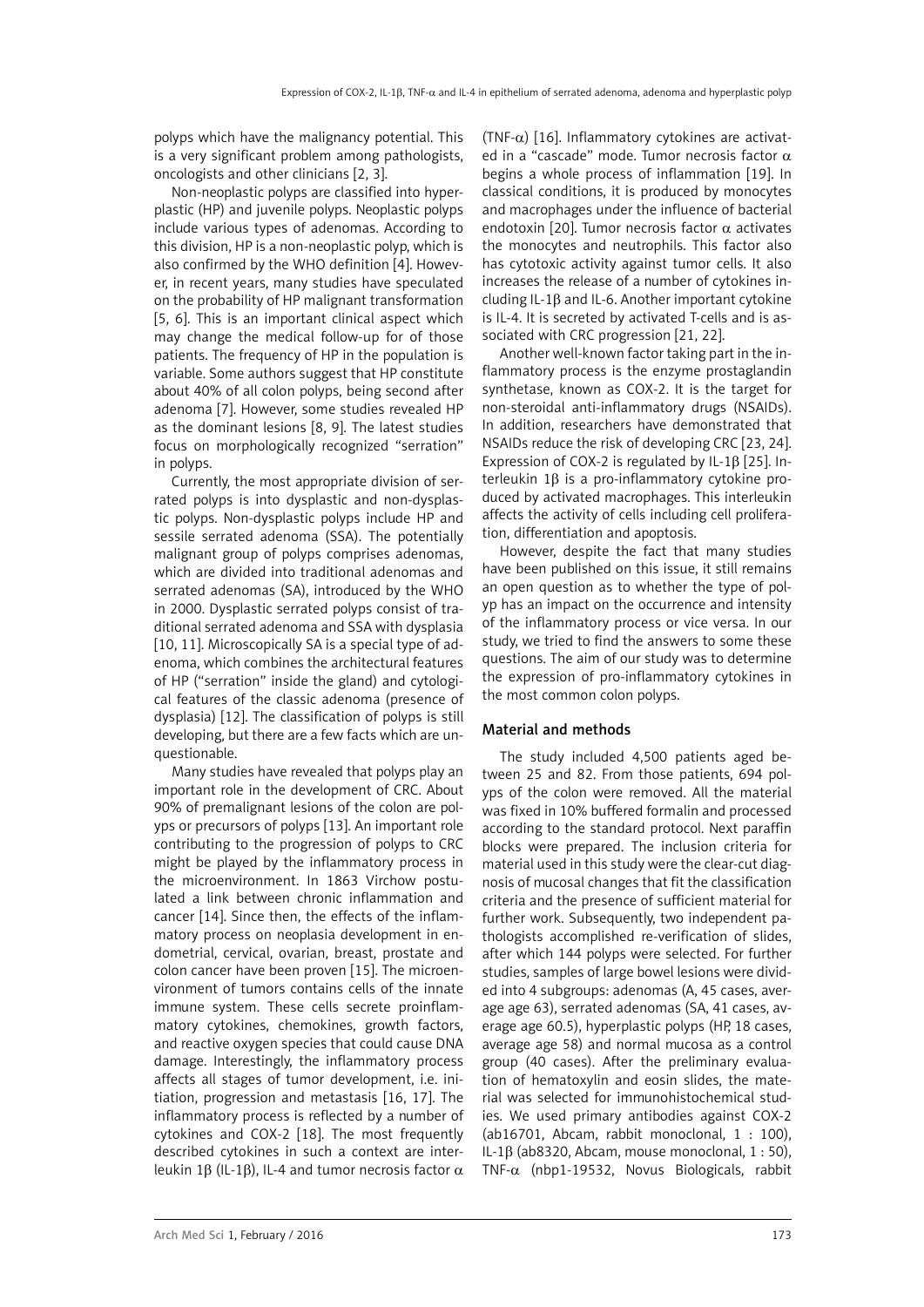polyclonal, 1 : 100), IL-4 (ab9622, Abcam, rabbit polyclonal, 1 : 200) and for detection the EnVision system (DAKO). Antigen expression evaluation in epithelium of selected lesions was carried out using a modified Remmele-Stegner scale according to the intensity of expression and the number of cells/tissue area positively stained (with range from  $1$  – lowest expression to  $16$  – highest expression). Analysis was conducted at 20× original objective magnification for each studied antibody on 3 representative and randomly selected areas.

## Statistical analysis

The statistical analysis was performed using Statistica 10.0. Normal distribution was checked using the Kolmogorov-Smirnov and Shapiro-Wilk test. As the distribution of the results differed from the normal distribution, statistical analysis was performed using nonparametric tests. The results were analyzed statistically using the nonparametric Kruskal-Wallis test at the 0.05 level of significance.

## Results

## COX-2 levels in epithelial cells

Statistical analysis demonstrated significantly higher levels of COX-2 in the group of HP patients and in the group of SA patients in comparison to the control group (Figure 1, Table I). No differences



group of cases

Table I. Summarized statistical significance of COX-2 for the studied groups

were observed regarding COX-2 level between the group of patients with adenoma and normal cells. Furthermore, in the group of patients with SA the level of COX-2 was significantly higher than in the group of patients with A. The detailed results of all groups are summarized in Table II.

## Cytokine IL-1β levels in epithelial cells

The level of IL-1B in epithelial cells of patients with A and SA was significantly higher than that of the controls (Figure 2, Table III). In addition, no differences were observed regarding IL-1β levels with respect to HP and normal cells. We also observed a significantly increased level in patients with SA compared to patients with A and patients with HP. No difference was observed between A and HP.

# TNF- $\alpha$  levels in epithelial cells

The group of HP and SA patients exhibited an increased level of TNF- $\alpha$  compared to normal cells (Figure 3, Table IV). In addition, no difference was observed between A and the control group. Also the group of SA patients exhibited an increased level of TNF- $\alpha$  compared to A, with statistical significance.

#### Cytokine IL-4 levels in epithelial cells

Statistical analysis showed a significantly increased level of IL-4 in the group of A, SA and HP patients compared to the control group (Figure 4, Table V). Moreover, the group of HP patients exhibited an increased level of IL-4 in comparison to A but without statistical significance.

# Discussion

Adenomas have the most significant role in the development of colorectal cancer. Carcinogenesis occurs through two known pathways. One way is "classical", through the adenoma. But the alternative pathway occurs through the serrated adenoma. Many studies have revealed that the inflammatory process and genetic mutations play a significant role in the process of CRC carcinogenesis. These processes probably occur already in the epithelium of adenomas. In our study, we

|                    | Normal mucosa | Adenoma   | Hyperplastic polyp | Serrated adenoma |
|--------------------|---------------|-----------|--------------------|------------------|
| Normal mucosa      |               | <b>NS</b> | 0.011779           |                  |
| Adenoma            | <b>NS</b>     |           | ΝS                 | 0.000002         |
| Hyperplastic polyp | 0.011779      | <b>NS</b> |                    | <b>NS</b>        |
| Serrated adenoma   | 0.000000      | 0.000002  | NS                 |                  |

*NS – not significant.*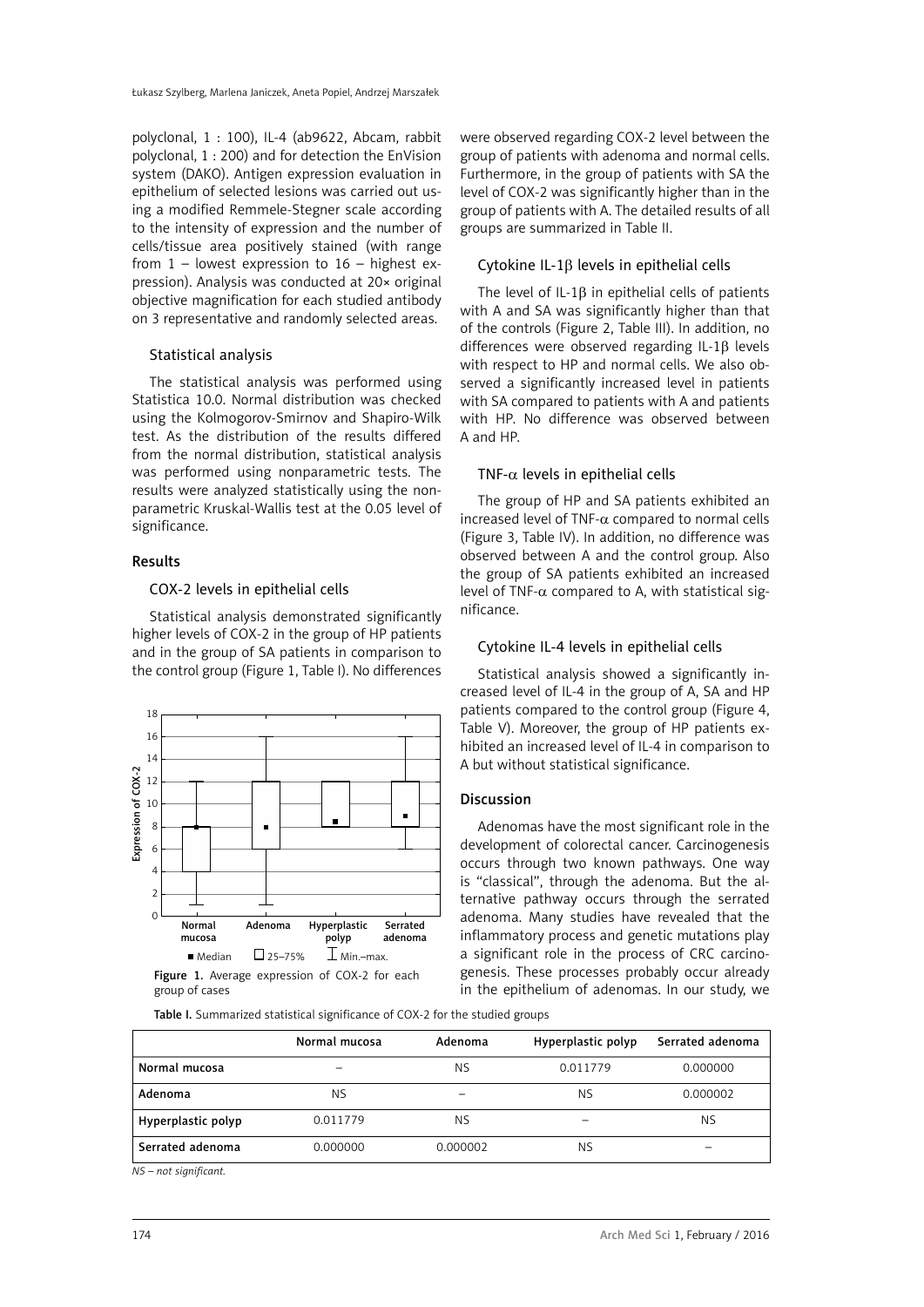| Cytokine      | Group              | Average | Median | <b>Standard deviation</b> |
|---------------|--------------------|---------|--------|---------------------------|
| $COX-2$       | Normal mucosa      | 5.92    | 8.0    | 3.14                      |
|               | Adenoma            | 7.9     | 8.0    | 4.28                      |
|               | Hyperplastic polyp | 9.5     | 8.5    | 1.97                      |
|               | Serrated adenoma   | 9.76    | 9.0    | 2.54                      |
| $IL-1\beta$   | Normal mucosa      | 9.33    | 8.0    | 2.72                      |
|               | Adenoma            | 12.38   | 16.0   | 4.32                      |
|               | Hyperplastic polyp | 13.67   | 16.0   | 3.5                       |
|               | Serrated adenoma   | 12.2    | 12.0   | 4.0                       |
| TNF- $\alpha$ | Normal mucosa      | 3.0     | 1.0    | 5.06                      |
|               | Adenoma            | 6.49    | 4.0    | 6.23                      |
|               | Hyperplastic polyp | 12.44   | 12.0   | 3.72                      |
|               | Serrated adenoma   | 13.29   | 16.0   | 3.87                      |
| $IL - 4$      | Normal mucosa      | 4.61    | 4.0    | 3.35                      |
|               | Adenoma            | 10.65   | 12.0   | 2.32                      |
|               | Hyperplastic polyp | 12.0    | 12.0   | 3.46                      |
|               | Serrated adenoma   | 12.17   | 12.0   | 3.45                      |

|  | Table II. Summarized averages, medians and standard deviations |  |  |  |  |  |
|--|----------------------------------------------------------------|--|--|--|--|--|
|--|----------------------------------------------------------------|--|--|--|--|--|

assessed the expression of pro-inflammatory factors. They are a representative group taking part in inflammation. We determined the expression of COX-2, IL-1β, IL-4 and TNF-α respectively in the epithelia of A, SA, HP and control groups. Our study also included hyperplastic polyps, although at present there is a lot of confusion and controversy regarding their tendency to malignant transformation and potential to be the origin for CRC.

Our studies have shown elevated levels of COX-2 in hyperplastic polyps and SA. Many studies confirm and explain the reduction of occurrence of CRC in patients taking NSAIDs. Furthermore, the presence of COX-2 in both hyperplastic polyps and SA may be associated with the presence of serrated structures in polyps. And the COX-2 expression was not elevated in classical adenoma (so called non-serrated morphology). The effectiveness of NSAIDs is clearly combined with the increased expression of COX-2 in SA and HP. Comparing our study and many other studies we can conclude that the large-scale use of NSAIDs reduces the incidence



Figure 2. Average expression of IL-1β for each group of cases

Table III. Summarized statistical significance of IL-1β for the studied groups

|                    | Normal mucosa | Adenoma   | Hyperplastic polyp | Serrated adenoma |
|--------------------|---------------|-----------|--------------------|------------------|
| Normal mucosa      |               | 0.044136  | <b>NS</b>          | 0.000000         |
| Adenoma            | 0.044136      |           | ΝS                 | 0.006475         |
| Hyperplastic polyp | <b>NS</b>     | <b>NS</b> |                    | 0.014378         |
| Serrated adenoma   | 0.000000      | 0.006475  | 0.014378           | -                |

*NS – not significant.*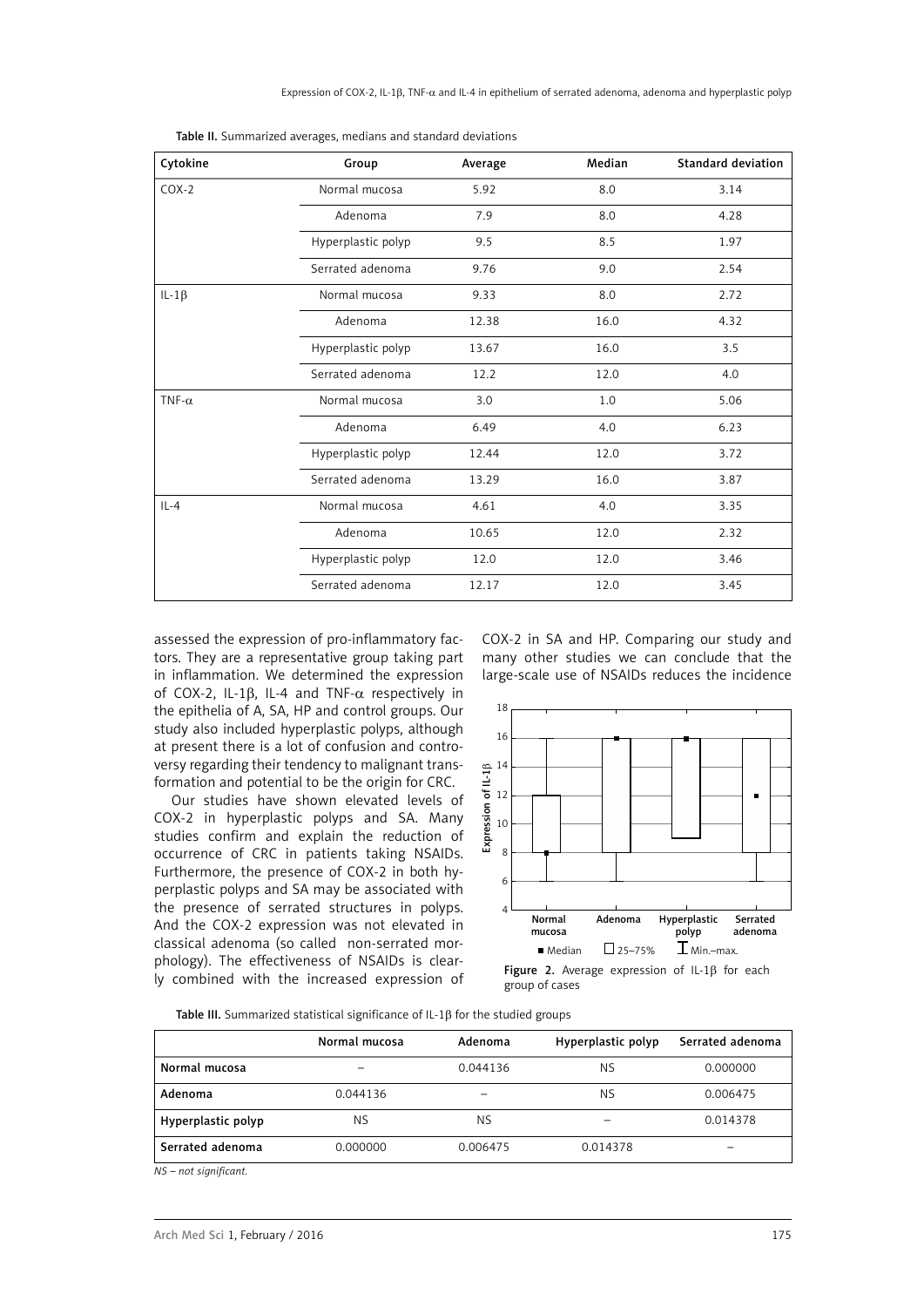Łukasz Szylberg, Marlena Janiczek, Aneta Popiel, Andrzej Marszałek



group of cases



|  | Table IV. Summarized statistical significance of $TNF-\alpha$ for the studied groups |  |  |  |  |
|--|--------------------------------------------------------------------------------------|--|--|--|--|
|  |                                                                                      |  |  |  |  |

|                    | Normal mucosa | Adenoma               | Hyperplastic polyp | Serrated adenoma |
|--------------------|---------------|-----------------------|--------------------|------------------|
| Normal mucosa      |               | <b>NS</b><br>0.004956 |                    | 0.000001         |
| Adenoma            | <b>NS</b>     |                       | ΝS                 | 0.000020         |
| Hyperplastic polyp | 0.004956      | <b>NS</b>             |                    | NS.              |
| Serrated adenoma   | 0.000001      | 0.000020              | ΝS                 | -                |

*NS – not significant.*

Table V. Summarized statistical significance of IL-4 for the studied groups

|                    | Normal mucosa | Adenoma              | Hyperplastic polyp | Serrated adenoma |
|--------------------|---------------|----------------------|--------------------|------------------|
| Normal mucosa      |               | 0.000003<br>0.000044 |                    | 0.000000         |
| Adenoma            | 0.000003      |                      | <b>NS</b>          | <b>NS</b>        |
| Hyperplastic polyp | 0.000044      | <b>NS</b>            |                    | NS.              |
| Serrated adenoma   | 0.000000      | <b>NS</b>            | NS                 | -                |

*NS – not significant.*

of CRC [26]. Therefore the conclusion is that the spectacular effect of these drugs should solve the problem in patients with the risk of developing CRC on the base of SA or perhaps HP. However, the question is whether the beneficial effects of these drugs outweigh the side effects that might occur after the long-term of use NSAIDs. The main side effect of the use of NSAIDs, which is also the most frequently occurring and the most dangerous, is gastrointestinal bleeding of various types [27, 28]. This side effect unambiguously excludes the use of NSAIDs as a preventive method in patients with polyps because there is a potentially greater risk of complications to the patient than its benefits. In addition, our studies do not confirm the results of some other publications. Kawasaki *et al.* reported higher expression of COX-2 in adenomas compared to traditional serrated adenomas [29]. Asting *et al.* observed

higher expression of prostaglandin synthetase in CRC cells [30]. The difference is the result of different populations being studied. This may be related to race, age, lifestyle, comorbidities and other environmental factors. The effect may even have a genetic basis [31].

MaihÖfner *et al.* observed the first elevated expression of IL-1β in CRC cells compared to the control group [32]. They also observed increased expression of COX-2 in CRC, which would explain the previously described correlation between these two inflammatory factors. Our studies showed that increased expression of IL-1β occurred in adenoma and SA. Hyperplastic polyps did not show an increase in the level of this cytokine. However, our results do not confirm the relation between COX-2 and IL-1β. This relation appeared only in serrated adenoma. Both COX-2 and IL-1β were elevated in SA.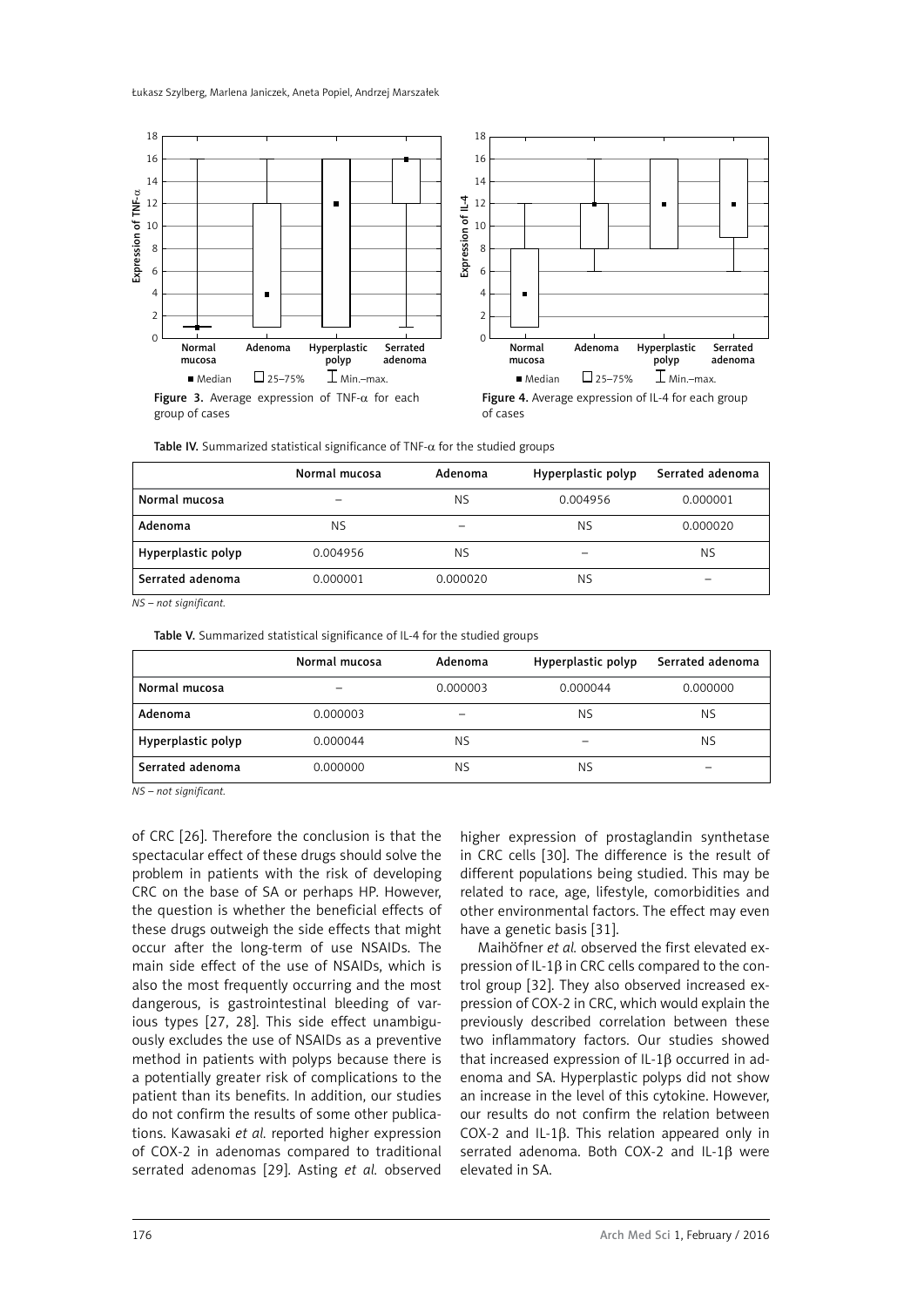Another important pro-inflammatory factor is TNF- $\alpha$ . This factor is also known as cachectin because it is associated with the formation of cachexia in patients with advanced cancer. Which is confirmed by research Gabriel *et al.* showing an increased expression of TNF- $\alpha$  in patients with poor diagnosis of CRC [28]. Elevated levels of TNF- $\alpha$  in CRC cells is often represented in numerous publications, but there is no reference in relation to the polyps. Our studies have shown elevated levels of TNF- $\alpha$  in the HP and the SA in comparison with the control group. In adenoma the level of TNF- $\alpha$  was not elevated. Our research shows that the previously described correlation between IL-1 $\beta$  and TNF- $\alpha$  occurred only in the case of SA. The presence of TNF- $\alpha$  in the polyps may be associated with a worse prognosis and with faster progression to CRC. But the presence of TNF- $\alpha$  in polyps may also be useful in reducing the risk of developing CRC, using the recently very popular drugs against TNF- $α$ .

Another important cytokine is IL-4. This interleukin has an impact on inflammation and is associated with CRC progression. Galon *et al.* observed a significantly higher level of expression of IL-4 in cancer as compared to normal cells [19]. Kanai *et al.* observed increased levels of IL-4, resulting in lower levels of E-cadherin and CEA. This process leads to the inhibition of colon cancer cell-cell adhesion. They also found that IL-4 has no effect on the proliferation of CRC. Kanai *et al.* (also in further but not published studies) found an increased risk of liver metastases in patients with colon cancer with dominant Th2 cytokine production, among others IL-4 [29]. In our study we observed that the level of expression of IL-4 was increased in adenoma, SA and HP compared to normal tissue. High expression of IL-4 is found in all types of polyps. Additionally, higher expression of the inflammatory agent again appeared in SA compared to adenoma. Increased levels of IL-4 in all polyps may be associated with progression of polyps to CRC development. This would suggest once again the malignant nature of HP. Alternatively, increased levels of IL-4 in polyps may be associated with inhibition of the cell-cell adhesion in polyps. Finally, IL-4 participates in the development of colorectal cancer. It was confirmed by the presence of IL-4 in both premalignant lesions and CRC. In further studies, consideration should be given to the role of this cytokine in CRC neoplasia.

In conclusion, our study leads to the conclusion that the inflammatory process is not the same in all polyps of the colon. Its intensity depends on the type of polyp. The highest increase in the expression of all inflammatory factors was observed in SA. In hyperplastic polyps we observed increased levels of COX-2, TNF- $\alpha$ , and IL-4. These results sug-

gest that it is associated with serrated structures that occur in these polyps. Thus, it may be assumed that the levels of inflammatory identified are associated with malignant transformation of polyps. Then we observed elevated levels of COX-2 in HP and SA, which explains the action of NSAIDs in the reduction of the risk of CRC. The adenoma showed higher expression of IL-1β and IL-4. However, IL-4 was specific, since its level was elevated in all polyps compared to the control. As previously mentioned, about 90% of premalignant lesions of the colon are in the form of polyps. Therefore based on our results the inflammatory process affects the development and progression of CRC; and therefore the precursor polyps based on our results are affected by the inflammatory process and might progress to CRC.

## Conflict of interest

The authors declare no conflict of interest.

#### References

- 1. Watson AR, Jankowski J. Hyperplastic polyps, serrated adenomas, and the serrated polyp neoplasia pathway. Curr Colorectal Cancer Rep 2007; 3: 3-9.
- 2. Klimczak A, Kempińska-Mirosławska B, Mik M, et al. Colorectal cancer mortality in Poland – analysis of regional variation. Arch Med Sci 2014; 10: 63-7.
- 3. Ciria JP, Eguiguren M, Cafiero S, et al. Could preoperative short-course radiotherapy be the treatment of choice for localized advanced rectal carcinoma? Rep Pract Oncol Radiother 2014; 20: 1-11.
- 4. Hamilton SR, Vogelstein B, Kudo S. Carcinoma of the colon and rectum. Pathology and Genetics of Tumours of the Digestive System. WHO Classification of Tumours 2000; 2: 105-19.
- 5. Teoh HH, Delahunt B, Isbister WH. Dysplastic and malignant areas in hyperplastic polyps of the large intestine. Pathology 1989; 21: 138-42.
- 6. Jass JR, Iino H, Ruszkiewicz A, et al. Neoplastic progression occurs through mutator pathways in hyperplastic polyposis of the colorectum. Gut 2000; 47: 43-9.
- 7. [Liljegren](http://gut.bmj.com/search?author1=A+Liljegren&sortspec=date&submit=Submit) A, [Lindblom](http://gut.bmj.com/search?author1=A+Lindblom&sortspec=date&submit=Submit) A, [Rotstein](http://gut.bmj.com/search?author1=S+Rotstein&sortspec=date&submit=Submit) S, Nilsson B, Rubio C, Jaramillo E. Prevalence and incidence of hyperplastic polyps and adenomas in familial colorectal cancer: correlation between the two types of colon polyps. Gut 2003; 52: 1140-7.
- 8. Leggett BA, Devereaux B, Biden K, Searle J, Young J, Jass J. Hyperplastic polyposis: association with colorectal cancer. Am J Surg Pathol 2001; 25: 177-84.
- 9. [Bauer](http://www.ncbi.nlm.nih.gov/pubmed/?term=Bauer VP%5Bauth%5D) VP, [Papaconstantinou](http://www.ncbi.nlm.nih.gov/pubmed/?term=Papaconstantinou HT%5Bauth%5D) HT. Management of serrated adenomas and hyperplastic polyps. Clin Colon Rectal Surg 2008; 21: 273-9.
- 10. Lash RH, Genta RM, Schuler CM. Sessile serrated adenomas: prevalence of dysplasia and carcinoma in 2139 patients. J Clin Pathol 2010; 63: 681-6.
- 11. Torlakovic E, Skovlund E, Snover DC, Torlakovic G, Nesland JM. Morphologic reappraisal of serrated colorectal polyps. Am J Surg Pathol 2003; 27: 65-81.
- 12. [Longacre TA](http://www.ncbi.nlm.nih.gov/pubmed?term=Longacre TA%5BAuthor%5D&cauthor=true&cauthor_uid=2186644),  [Fenoglio-Preiser CM.](http://www.ncbi.nlm.nih.gov/pubmed?term=Fenoglio-Preiser CM%5BAuthor%5D&cauthor=true&cauthor_uid=2186644) Mixed hyperplastic adenomatous polyps/serrated adenomas. A distinct